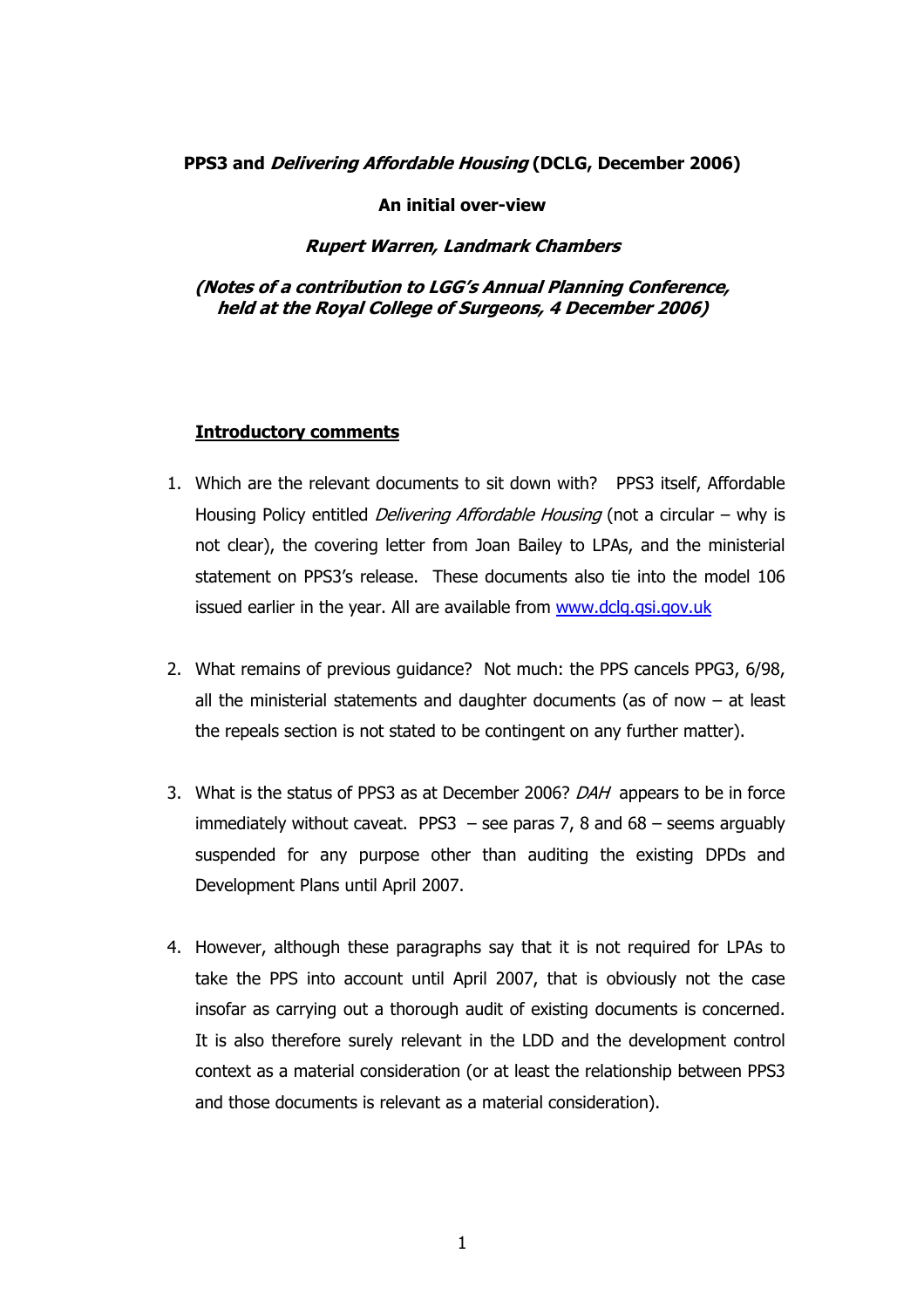- 5. My view is that it is all but impossible to exclude PPS3 from full effect now in any event, particularly given the cancellation of the previous guidance.
- 6. Turning to the content of PPS3: the fundamental question, and the test against which the policy will be judged, is whether it actually speeds up the system and leads to more housing being delivered, without compromising the plan led system.
- 7. The Barker report identified the poor delivery of housing as a brake on economic growth and also a major contributory factor to the affordability gap – too few units, too high prices. The greatest challenge for the PPS is to address both. One might have thought a radical approach would have urged simply setting a housing target, a percentage target of AH at the local level and requiring the use of viability tools, but otherwise setting the market free. PPS3 is a long way from that kind of liberalisation.
- 8. Its key points in summary seem to me to be:
	- It is aimed at delivery of housing post Barker
	- It retains a strong emphasis on good design to prevent town cramming
	- Superstructure of the plan-led housing delivery system is even more prescriptive than before.
	- LPAs must review existing and emerging plans pre-April 2007 against PPS3
	- LPAs must have and demonstrate a 5 year rolling supply, 15 trajectory, plan, monitor and manage.
	- They must have trajectories for PDL and housing of all kinds.
	- They must demonstrate at the date of adoption of the LDD that they have 5 (or is it 10?) years' worth of housing land, excluding windfalls.
	- This latter procedural requirement may in the end lead to greater reliance on windfalls and more planning by appeal than is currently the case.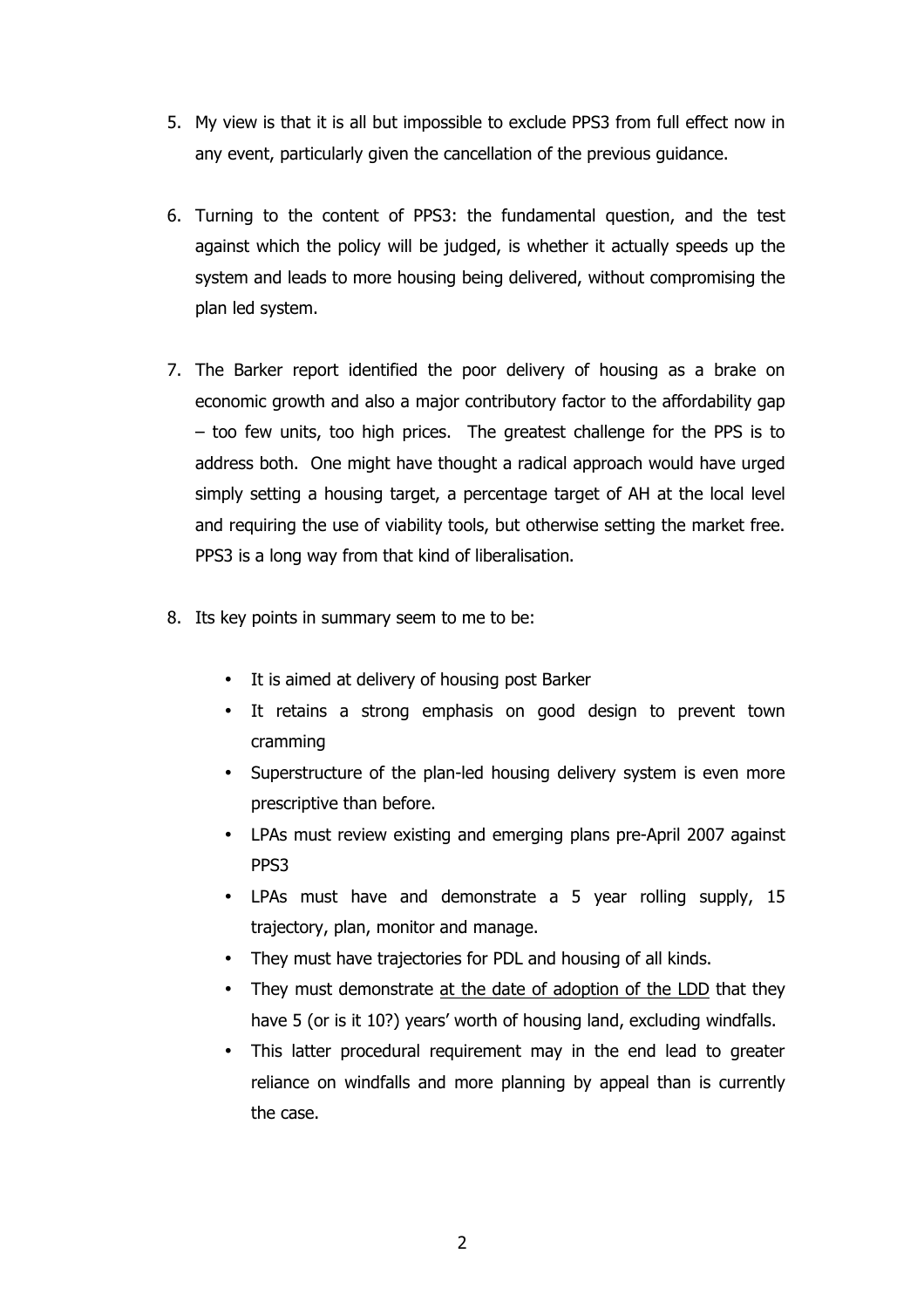• Affordable Housing can be more prescriptive in local policy, but only if fully justified after housing market assessments and the use of viability tools.

## **More detailed points**

- 9. What must LPAs do right now? Assess existing plans (and 'demonstrate' 5 year supply compliance): para 7. Tricky not least because of para 11 (need for Housing Market Assessments) and footnote 11 – housing market assessments will be dealt with in 'forthcoming' guidance. However, the reality is that LPAs must get on and do this audit forthwith as best they can.
- 10. As mentioned above, for development control purposes, Para 8 not 'required' to have regard for DC purposes until 1 April 2007. However, it seems to me that it is difficult to say that it is irrelevant and in the fortnight since the guidance emerged, 2 Inspectors hearing appeals have agreed with this approach.
- 11. Policy objectives para  $10$  same as before. Therefore, other than making the system work better and improving affordability and delivery, there is no seismic shift in housing policy.
- 12. Onus on LPAs. It will be an interesting feature of the next period, under PPS3, to observe LPAs entering into a more collaborative relationship with the market, especially those who in the main actually build the houses. "Them" and "us" should be put firmly to one side. This will involve
	- Engagement with the market
	- Better evidence esp Housing market evidence
	- Plan, monitor and manage through better understanding of the market and a better appreciation of the impacts of the phasing and release of housing land.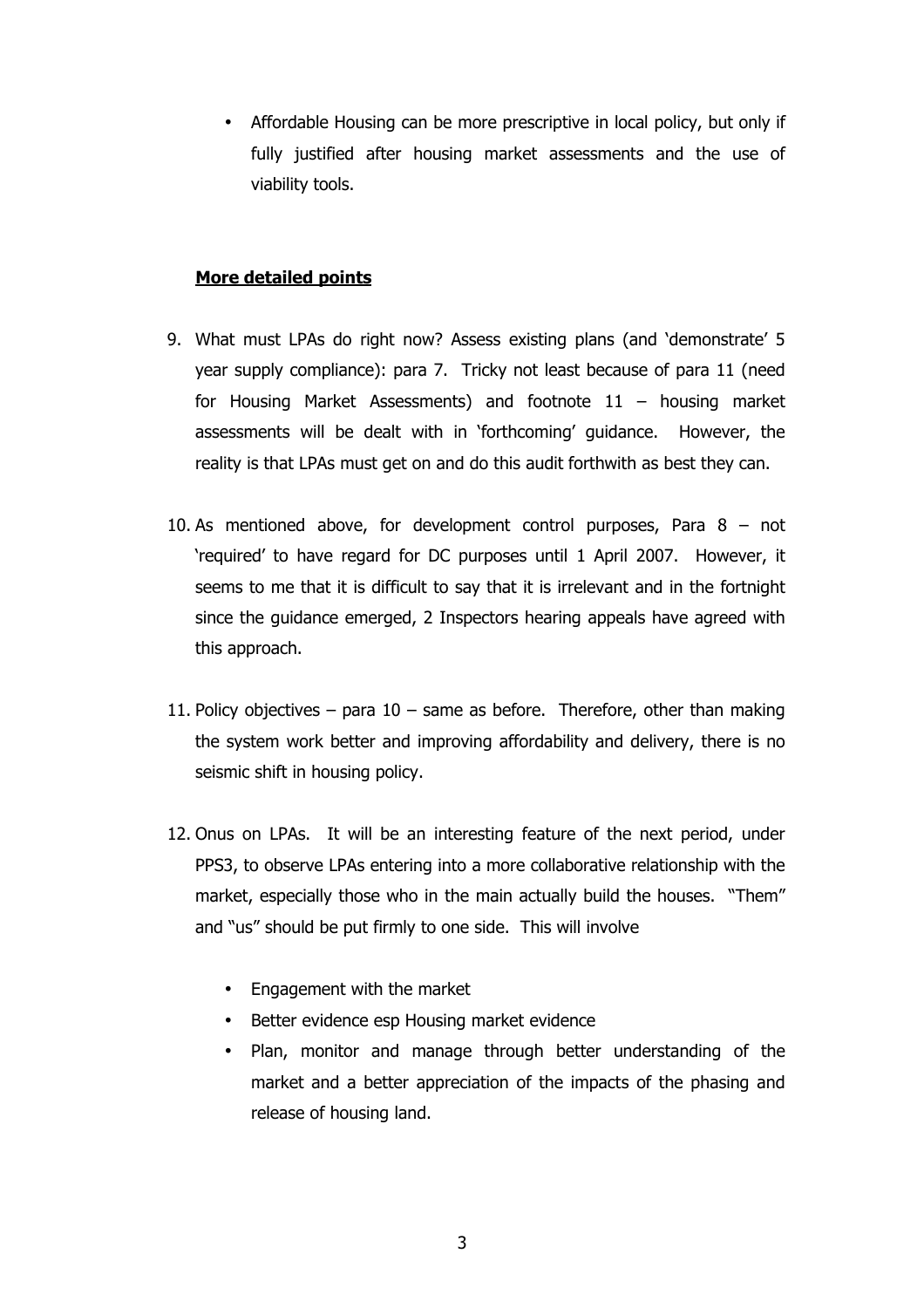- 13. Design paras 12-19: adds little if anything to PPS1 paras 33-38, although para 16 brings a number of matters within the design umbrella. This is quite an important strand to the guidance, wrapping up a number of matters including mix, density and tenure within a general objective to ensure good design.
- 14. There is no equivalent to para 58 of PPG3, and no express requirements in relation to public transport – just left to 'consider' for LPAs. This is quite a change; above and beyond the 30 dph range, density will be for the local context but not tied mainly to the availability of PT.
- 15. Local distinctiveness and pride and creation issues as in PPS1. The old preserve/create local distinctiveness issue still live.
- 16. Mix SHA (para 22) without which difficult to make it work. There is no straightforward % approach, but as a policy objective a mixed community is sought – through increasing the mix of tenures, prices and households. This goes beyond a traditional 'needs' based assessment, but
	- What is to be the evidence base that this kind of mix actually achieves sustainability?
	- The point is also very much cut across by the emphasis in para 23 on providing what the market wants. Therefore where a group has insufficient clout in the market and needs assistance, it will be mixed with others, but if it is a market-defined demand, it can be provided without such a mix?
	- Focus on the mix in an area, rather than on site or in sub-region?
- 17. Strong emphasis on the assessment and provision of market housing para 25-26. Wider than the usual Fordham/Couttie assessments
- 18. Assessing the content of plans (paras 32-61):
	- $\bullet$  32-33 various assessments then the guides to policy makers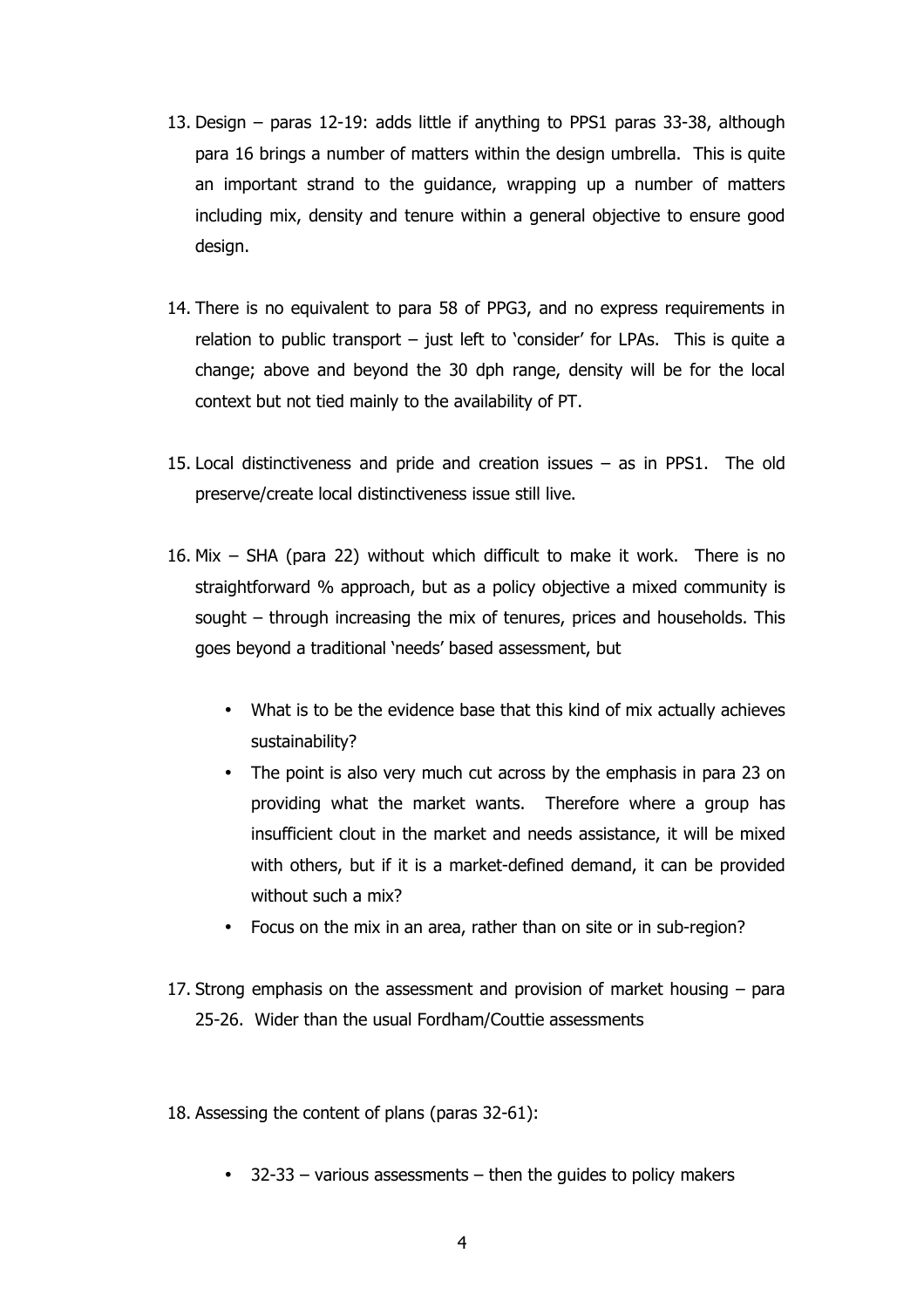- What kind of sites? Site suitability and the former 'sequential test' : para 36. PT, jobs, Crown land, and 'priority for pdl', in particular vacant and derelict sites and buildings, and para 37 – energy and carbon emissions – less of a brake
- See para 38 at the local level what priority there? Greenfield extensions in particular. – less of a brake
- How dense? Paras 45-46: wider than just PT less of a brake
- How many houses are needed: deliverability is the standard: para 54; and : **5 years specific sites, (para 54), then (para 55) 6-10 [s0 – any difference from saying 10?] and where possible, 11-15 (or else, in the last instance, locations)**
- Windfalls? Para 59 move away from brownfield? Less of a brake
- **The key problem here is that the definition of available includes the stipulation that the sites must be available "now", ie, at the date of adoption of the plan. This is likely to reduce the number of sites securely identified through the plan – but perhaps (because the first five years are not to include windfalls) increase the amount of GF housing land that gets allocated.**
- 19. LPAs need to develop an "Implementation strategy" (para 62)
- 20. What about development control? Para 69-74:
	- No prematurity reasons for refusal
	- Consider harm to achievement of policy objectives
	- Apps on post 5 years list before their time: para 70
	- Where behind the 5 years' "consider favourably" housing applications [? Subject to the other points in the PPS?]

21. Affordable – the quantitative target set locally – para 29

22. Set separate tenure targets where appropriate; size and type specified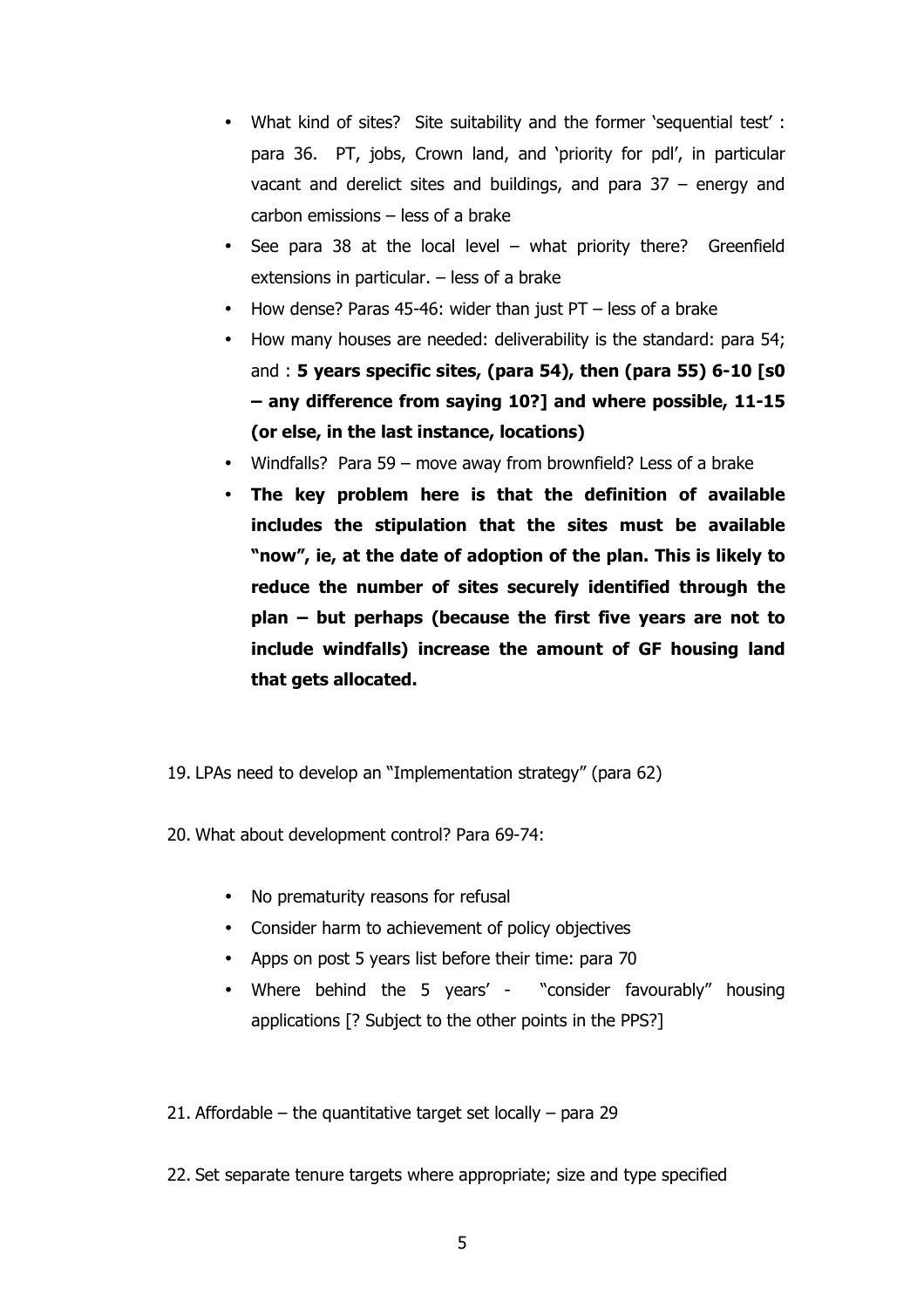- 23. Range of circumstances in which it will be required  $-15$  indic minimum site threshold
- 24. Set policy on 106s.

#### **Delivering Affordable Housing**

- 25. SHMA stressed para 1.
- 26. Para 19 what is relevant to consider when writing your policy
- 27. No 'site suitability' point (the end of old paragraph 2 and 10 of 6/98) role of toolkits will be crucial here at the District/Borough level as well as on a site by site basis.
- 28. Low cost now firmly market not affordable
- 29. Deregulates RSL only type clauses/approaches
- 30. 106s codifies the existing position useful to focus on funding more but will lead to a variety of different approaches.
- 31. Real timing issues over 106s and the HC's assessment of grant, therefore cascade approach even more important
- 32. Tenure how to set them para 12
- 33. **The key initial point from DAH is that apart from reviewing the DPD or the old LP/UDP for compliance, the future will be structured along toolkit lines (GLA/GVA Grimley style economic instruments aimed at showing what the site in question can produce by reference to a residual valuation set against the existing use value**